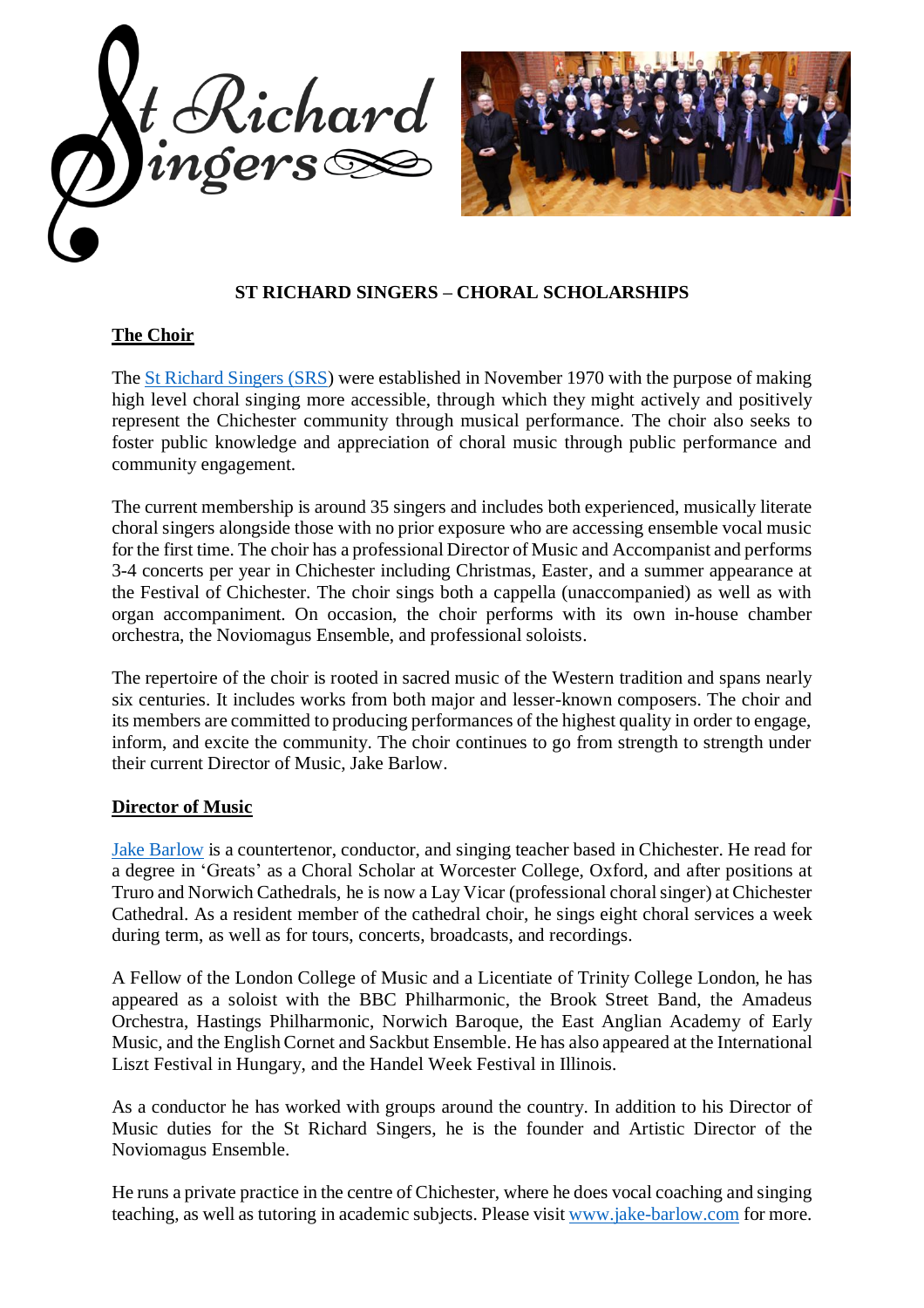## **The Scholarships**

At SRS we believe that high quality choral music should be available to all in the community, **regardless of background**. We also believe that those with potential who are willing to commit to performing music to a high standard and work as part of a team should have the opportunity to practise their art in a supportive environment which will allow them to hone their skills and further their enjoyment of choral music.

The scholarships are therefore open to people of any voice type (soprano, alto – male or female – tenor or bass) between the ages of 18 and 27 **from any social or ethnic background**. Scholars should be resident within a 30-mile radius of Chichester. The scholars themselves should be sympathetic towards both the musical and social aims of the choir, show commitment in terms of attendance, and loyalty in terms of their positive attitude and contribution to the life of the choir.

The scholarships are practical, non-academic awards, offered for one choral year (September to July). The choir is in a position to offer up to eight scholarships each year (2 each of soprano, alto tenor, and bass, although this is flexible depending on the candidates and the needs of the choir). Existing scholars are welcome to reapply, and the three choir terms per season are roughly in line with local school terms.

The qualities sought in prospective Choral Scholars are:

- ➢ Either an ability to read music, or a willingness to learn to do so through tuition and musical resources;
- ➢ A commitment to attend all termly Monday evening rehearsals and pre-performance dress rehearsals, reasonable absences by arrangement with the Musical Director notwithstanding;
- $\triangleright$  An ability and willingness to support other members of the section during rehearsals and performances in addition to being a positive role model within the choir, both musically and in terms of attitude;
- $\triangleright$  The confidence and ability to hold the correct musical line, thus acting as a musical leader within the section where appropriate;
- ➢ Dedication to high-quality musical performance within a community/amateur context.

In return, the choir, its committee, and the Director of Music will:

- $\triangleright$  Waive all and any subscription fees for scholars;
- ➢ Provide all necessary sheet music (and associated learning resources) free of charge;
- $\triangleright$  Provide opportunities for solo singing where appropriate;
- ➢ Assist with transport to SRS events and concerts outside of Chichester;
- ➢ Provide the scholars with mentoring and educational support and advice they may require, including (but not limited to) providing positive, supportive references or personal recommendations where appropriate;
- ➢ Provide monthly singing lessons/vocal coaching sessions with the Director of Music.